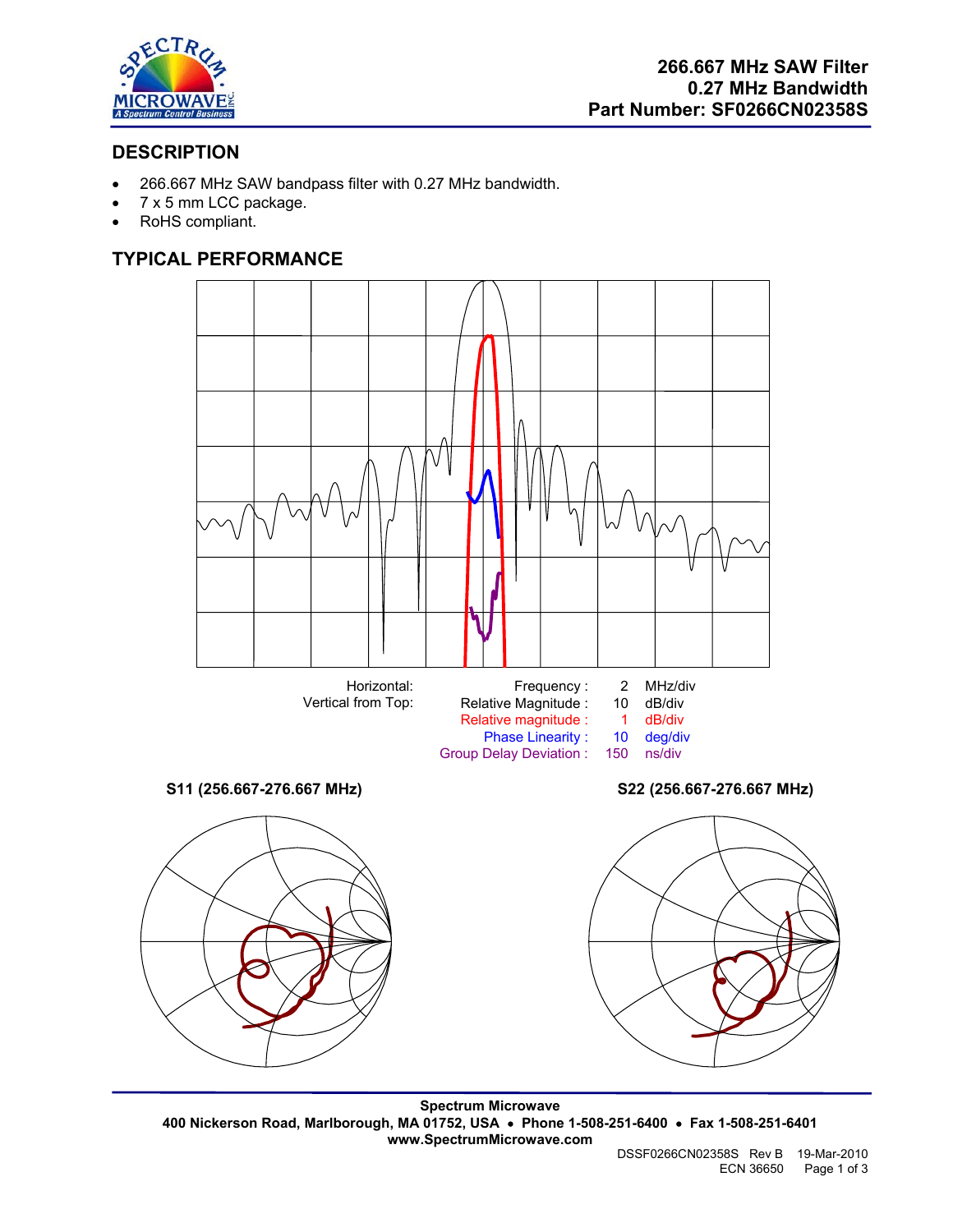

## **SPECIFICATION**

| <b>Parameter</b>                               | Min     | <b>VD</b> | <b>Max</b> | <b>Units</b> |
|------------------------------------------------|---------|-----------|------------|--------------|
| Nominal Center frequency (Fc, 8dB points)      |         | 266.667   |            | <b>MHz</b>   |
| <b>Insertion Loss</b>                          |         | 6.2       | 7.5        | dB           |
| Lower 1 dB band Edge                           |         | 266.515   | 266.532    | <b>MHz</b>   |
| Upper 1 dB Band Edge                           | 266.802 | 266.825   |            | <b>MHz</b>   |
| Amplitude Ripple over Fc +/-135 kHz            |         | 0.7       | 1          | dB p-p       |
| Phase Ripple (Fc +/- 135 kHz)                  |         | 3         | 10         | deg p-p      |
| Group delay Ripple (Fc +/- 135 kHz)            |         | 200       | 300        | ns p-p       |
| <b>Absolute Delay</b>                          |         | 0.75      |            | <b>us</b>    |
| Lower 20 dB Band Edge                          | 265.317 | 265.34    |            | <b>MHz</b>   |
| Upper 20 dB Band Edge                          |         | 267.98    | 268.017    | <b>MHz</b>   |
| Rejection (253.34 to 265.317 MHz) <sup>2</sup> | 20      | 26        |            | dB           |
| Rejection (268.017 to 280 MHz) <sup>2</sup>    | 20      | 27        |            | dB           |
| Rejection (280 MHz to 1.5*Fc MHz) <sup>2</sup> | 30      | 35        |            | dB           |
| Rejection (0.5*Fc to 253.34 MHz) <sup>2</sup>  | 30      | 34        |            | dB           |
| Source and Load Impedance                      |         | 50        |            | Ω            |

Notes: 1. Unless noted otherwise, all specifications apply over the operating temperature with filter matched to 50 ohms and measured with a 50 ohm network analyzer.

2. Rejection levels are measured from the minimum loss in the passband.

3. All frequency specifications are referenced to the nominal center frequency, Fc.

# **MAXIMUM RATINGS**

| Parameter                          |                          |    | 旧文 |        |
|------------------------------------|--------------------------|----|----|--------|
| Storage Temperature Range          | -40                      | 25 | 85 | $\sim$ |
| <b>Operating Temperature Range</b> | 15                       | 25 | 35 | $\sim$ |
| Input Power Level                  | $\overline{\phantom{0}}$ |    | 10 | dBm    |

## **MATCHING CIRCUIT**



#### Notes:

- 1. Recommend use of 2% tolerance matching components. Inductor Q=45.
- 2. Component values are for reference only and may change depending on board layout.